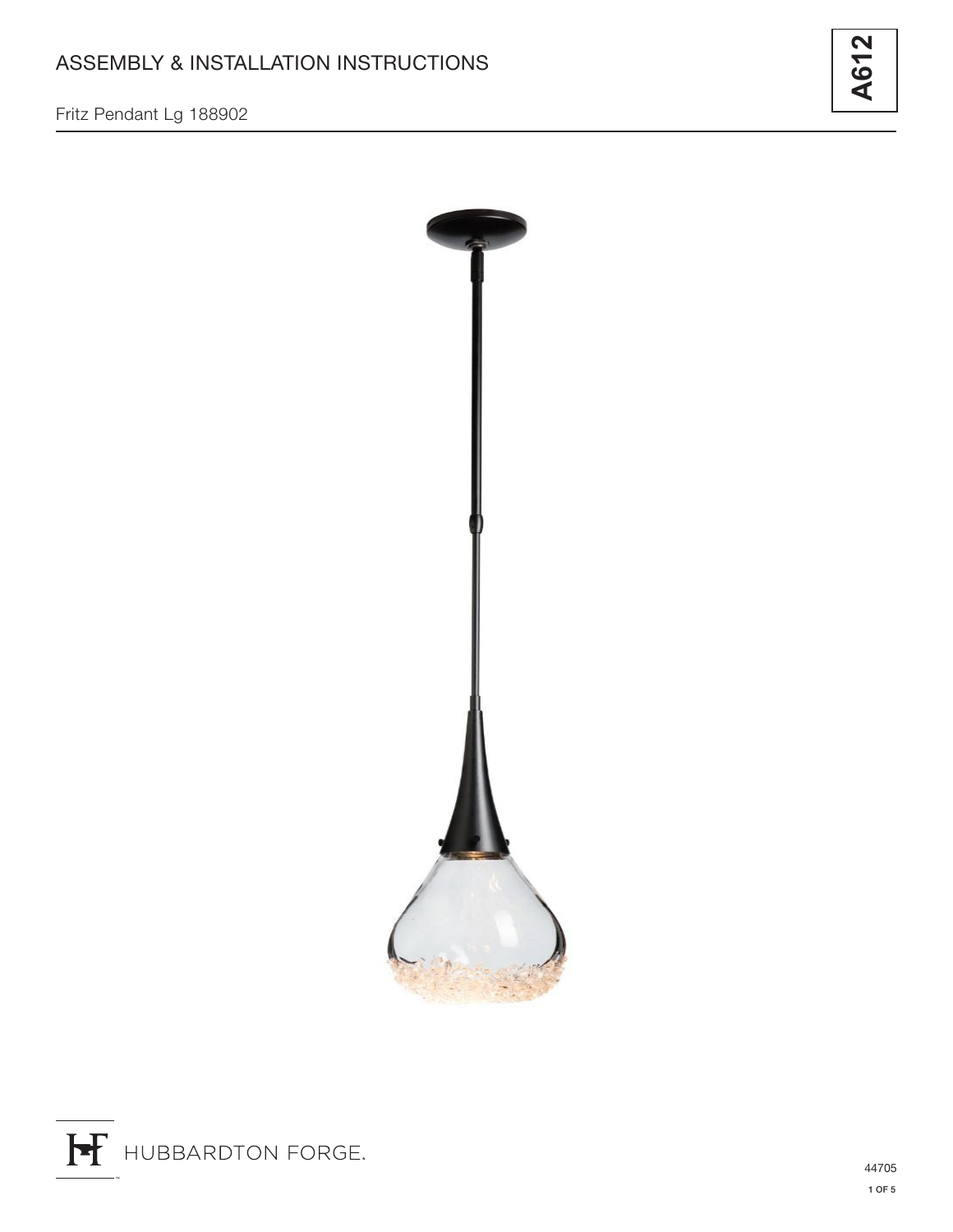# **Component Parts**

| A  | <b>Fixture</b>              |
|----|-----------------------------|
| В  | <b>Crossbar</b>             |
| C  | <b>Ground Screw</b>         |
| D  | <b>Jam Nut</b>              |
| E  | <b>Canopy</b>               |
| F  | <b>Canopy Ring</b>          |
| G. | <b>Canopy Pipe Assembly</b> |
| н  | <b>Fixture Coupling</b>     |
| L  | <b>Nipple</b>               |
| J  | <b>Fixture Pipe</b>         |
| Κ  | <b>Clutch</b>               |
| L  | <b>Set Screw</b>            |
| Μ  | <b>Plastic Sleeve</b>       |
| N  | <b>Socket</b>               |
| O  | Thumb Screw (3)             |
| P  | <b>Glass</b>                |

**Q Fixture Cup**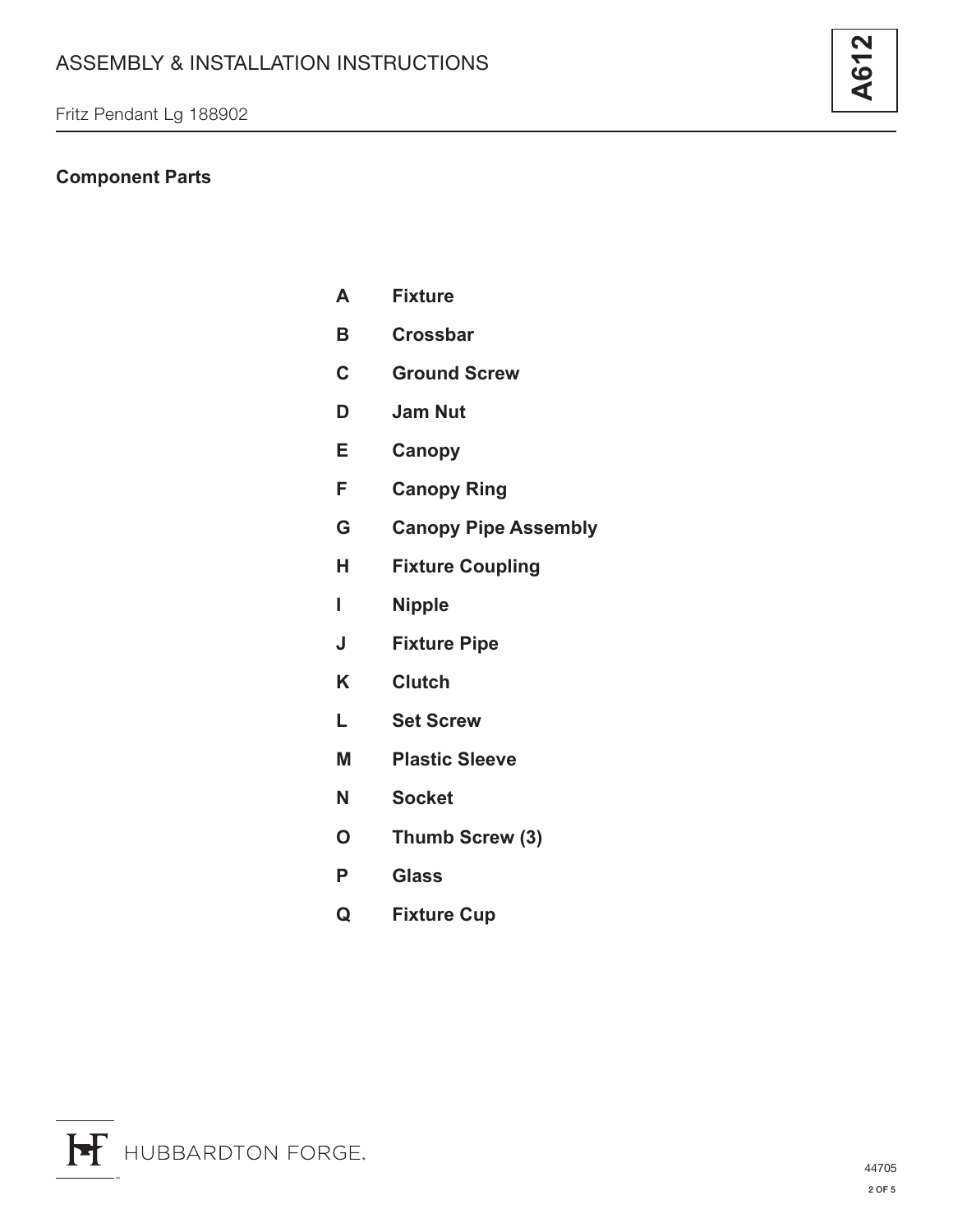#### Fritz Pendant Lg 188902

**CAUTION:** *FAILURE TO INSTALL THIS FIXTURE PROPERLY MAY RESULT IN SERIOUS PERSONAL INJURY OR DEATH AND PROPERTY DAMAGE.* We recommend installation by a licensed electrician. This product must be installed in accordance with applicable installation code(s), by a person familiar with the construction and operation of the product and the hazards involved.\*

**Caution:** Do not exceed maximum wattage noted on fixture. Use only recommended bulbs with fixture.

Please Note: After installation extra hardware and accessories are possible; our kits are used on multiple products.

#### **To Install Fixture** *(Figures 1 & 2, next page)*

**CAUTION:** BE SURE POWER IS OFF AT THE MAIN BREAKER BOX PRIOR TO INSTALLATION.

- 1. Carefully unpack fixture (A) from the carton.
- 2. Thread jam nut (D) and crossbar (B) onto threaded nipple (I). Leave parts loose. Threaded nipple is attached to canopy pipe assembly (G).
- 3. Using two machine screws (not provided), temporarily fasten crossbar (B) to the electric box.

*Note: A new electric box comes with screws. When replacing a fixture, retain the existing screws for use with the new fixture.*

- 4. Adjust the length of the threaded nipple (I) in crossbar (B) so the canopy ring (F) will hold canopy (E) against the ceiling with no threads showing for best appearance. When the correct adjustment is established, tighten jam nut (D) against the crossbar to hold adjustment.
- 5. Remove the crossbar (B) from the electrical box and proceed with assembly instructions.
- 6. Locate fixture pipe (J) and slip it over the wires coming from fixture.
- 7. Apply a drop of the supplied thread locking compound to the internal threads of fixture coupling (H) and screw fixture pipe (J) into fixture coupling, being careful not to twist the wires.

*Note: Application of the thread locking compound is necessary to prevent the fixture pipe from loosening during*

*regular maintenance and cleaning of the fixture. Be certain to apply the compound.*

- 8. Carefully slide canopy ring (F) and canopy (E) over fixture pipe (J) until it rests on the fixture. Make sure the smaller diameter side of canopy ring is oriented up.
- 9. Slide the wires from fixture pipe (J) through canopy pipe assembly (G).
- 10. Unscrew clutch (K) from canopy pipe assembly (G); slide it across the wires and onto fixture pipe (J). Follow this with plastic sleeve (M), oriented so the tapered end nests in the clutch (K) (Figure 2).
- 11. Slide fixture pipe (J) into canopy pipe assembly (G) as far as necessary to give you the total length of the fixture which you desire. It may be necessary to loosen set screw (L) in clutch (K). Be careful not to scratch the pipe surface and to pull excess wire up through the canopy pipe assembly (G). There must be a minimum 1-1/2" of inner pipe inside the outer pipe.
- 12. Tighten set screw (L) in clutch (K) firmly with hex wrench provided.
- 13. Using two machine screws (not provided), fasten crossbar (B) to the electric box.

*continued...*

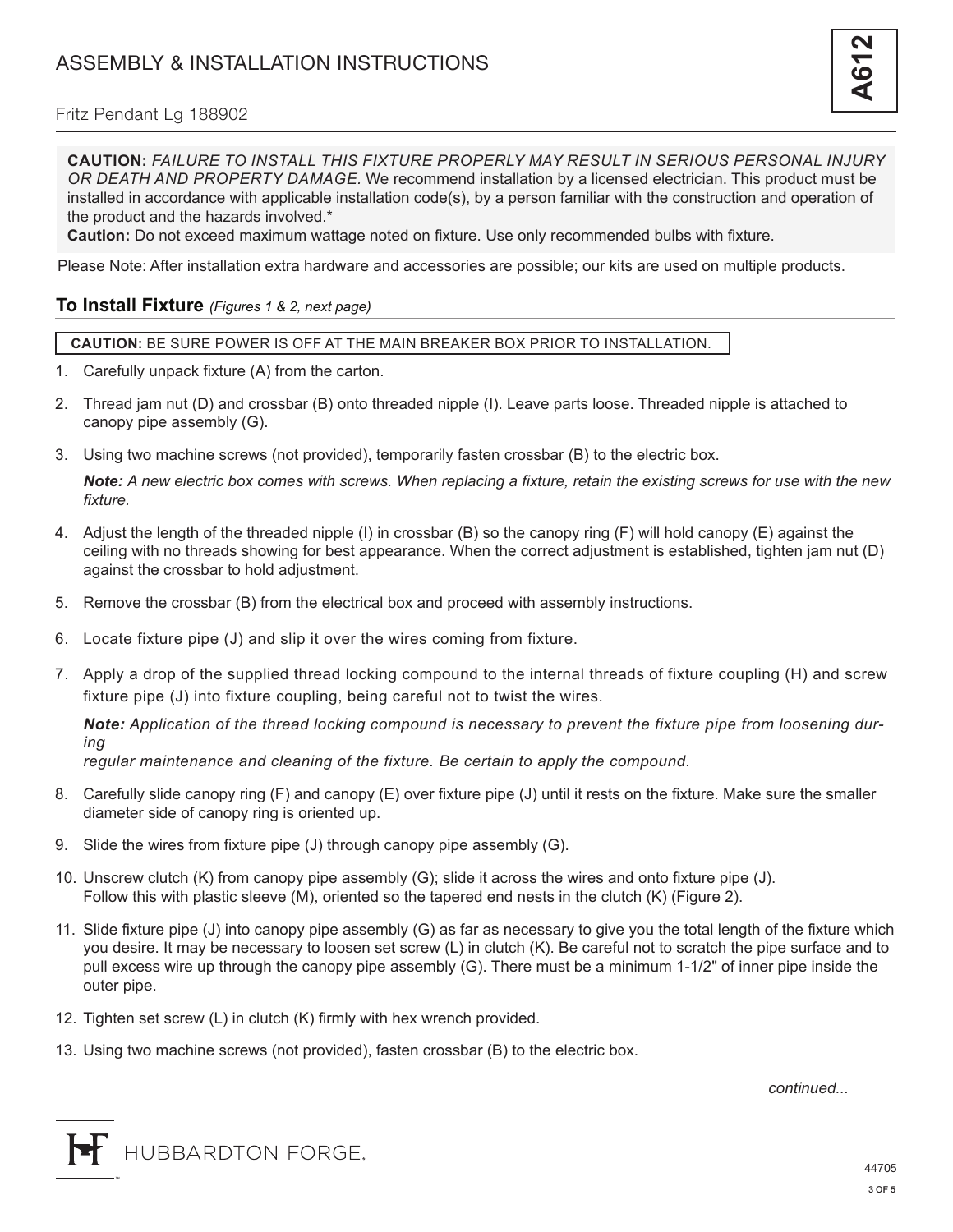### Fritz Pendant Lg 188902

14. Using suitable wire connectors (not provided) connect fixture wires to supply (white to white and black to black). Attach a pigtail lead to crossbar ground screw (C). Holding canopy (E) close to the ceiling connect all ground wires (bare copper or green to bare copper or green). Push wires back into electrical box.

**CAUTION:** MAKE SURE WIRE CONNECTORS ARE TWISTED ON SECURELY AND NO BARE WIRE IS EXPOSED.

15. Push canopy (E) against ceiling and secure with canopy ring (F).

**CAUTION:** BE SURE NO WIRES ARE PINCHED BETWEEN CANOPY (E) AND THE CEILING.

16. See 'To Install Glass' on following page to complete installation.



*(Figure 2)*